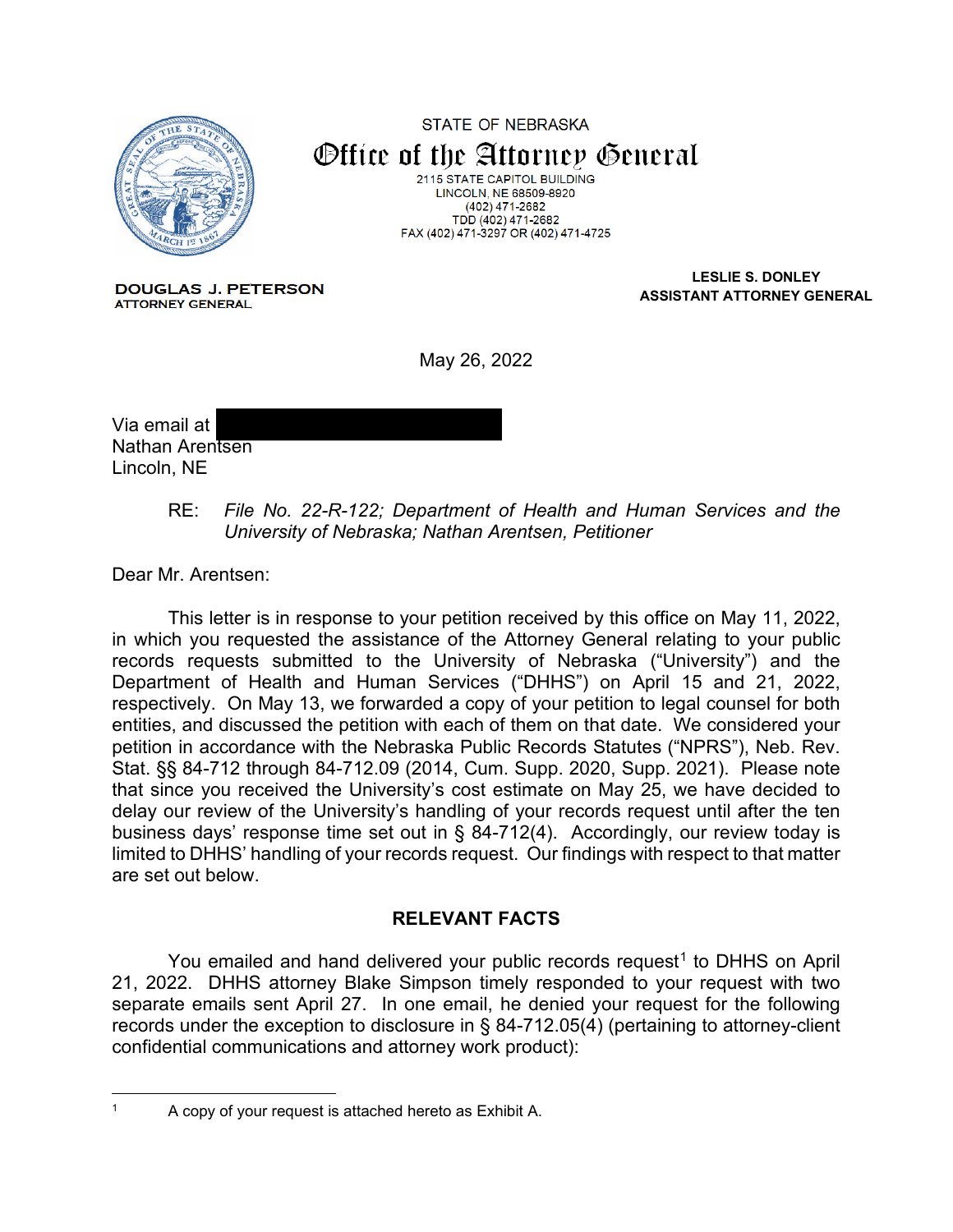> All documents, electronically stored information, and tangible things, including but not limited to any emails, letters, notes, memoranda, exhibits, drafts, research materials, tapes, transcripts, contracts, agreements, or amendments, used by Grant Dugdale for the purpose of any investigation, review, or decision pertaining to the "Final Decision" . . . emailed by Mr. Dugdale to Nathan Arentsen on April 19,  $2022...$

In a second email, Mr. Simpson provided you a time and cost estimate ("Estimate") to produce the requested records. DHHS estimated that the earliest practicable date in which to fulfill your request would be June 1, 2024, at a cost of \$249,654.20. Mr. Simpson provided you the link to the Nebraska State Contracts Database to access the contracts requested in paragraphs 2 and 3 of your request. He also provided you links to documents requested in paragraph 4, and indicated that the agency would produce another report by May 6, 2022.<sup>2</sup> Estimates were broken down by the individual performing the tasks, the number of hours of labor and hourly rate per individual, the description of work to be performed, subtotals and the total cost.

On May 13, DHHS closed your public records file since you did not respond to DHHS regarding the Estimate within the ten business days set out in § 84-712(4).

According to your petition, the withheld records relate to DHHS' "investigation into, and decision-making about, its staff and administrators' conduct toward victims of sexual violence and sexual harassment. That investigation and decision-making specifically reviewed DHHS's violations of Title IX. . . . "[3](#page-1-1) You argue that DHHS wrongly asserted its denial based on § 84-712.05(4) "even though the federal government's Title IX regulations prohibit a Title IX investigator and decision-maker from holding a bias or conflict of interest toward an investigated party including an offending agency's staff." You allege that DHHS violated Title IX by having the Title IX coordinator decide the complaint, and that this purported violation jeopardizes DHHS' access to millions of dollars of federal funding. You assert that the Attorney General has an interest in ensuring "that DHHS does not assert legal interpretations which violate Title IX and thereby endanger its access to federal program funds." In order to maintain DHHS' compliance with Title IX to the greatest extent possible, you ask that we advise DHHS that it cannot assert § 84-712.05(4) to withhold records of its Title IX investigation and decision.

You have requested that we instruct DHHS to provide you the requested records and to revise its Estimate. You have also requested that we issue a disposition to that effect.

<span id="page-1-0"></span><sup>2</sup> We understand that DHHS Public Records provided you the *2013-2019 Nebraska Initial Design and Implementation Report: Title IV-E Waiver Demonstration Project* on May 6 at no cost.

<span id="page-1-1"></span>Generally, Title IX is a federal law that protects individuals from discrimination based on sex in education programs or activities that receive federal financial assistance. 30 U.S.C. §§ 1681 et seq.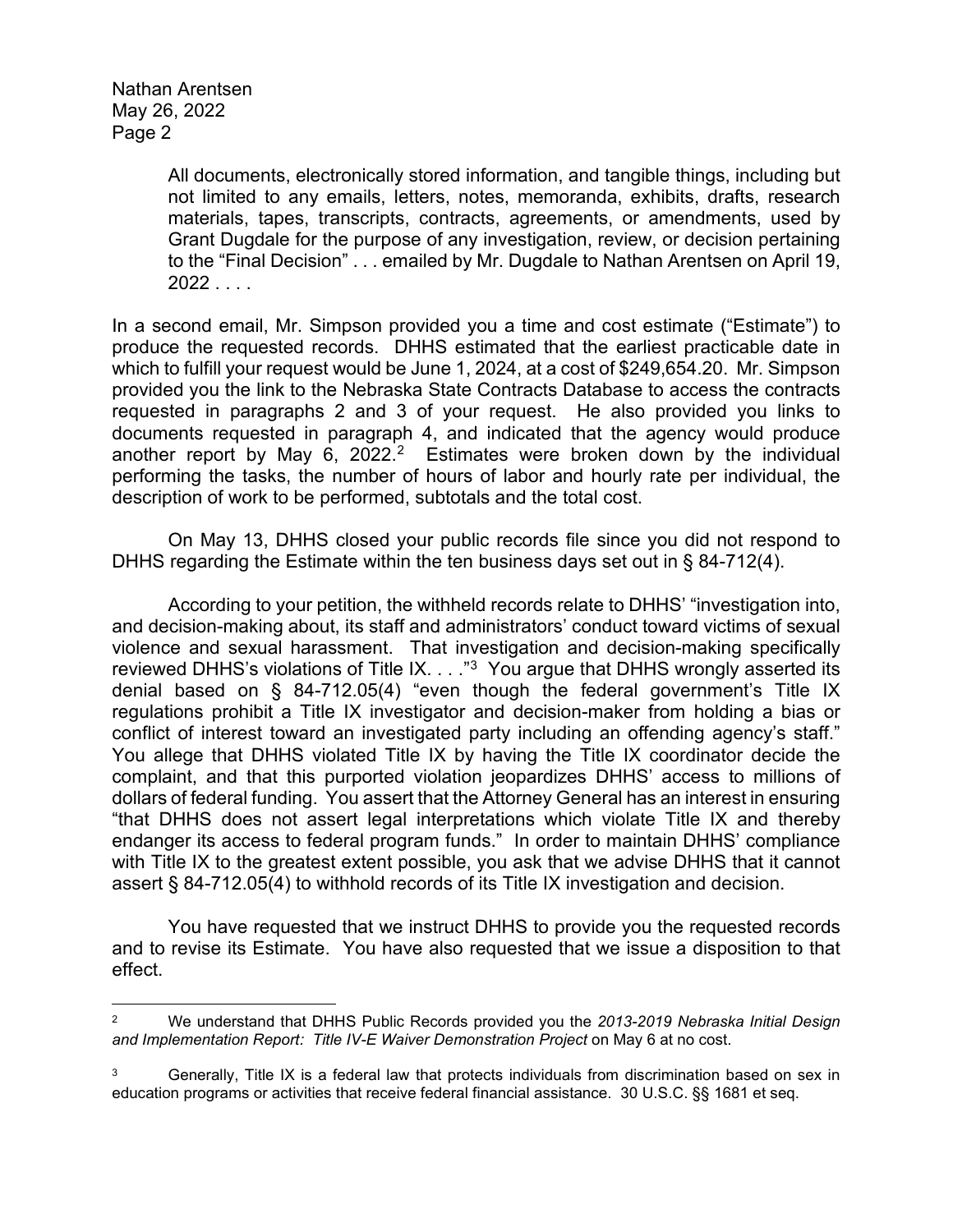## **DISCUSSION**

The NPRS generally allow Nebraska citizens and other interested persons the right to examine public records in the possession of public agencies during normal agency business hours, to make memoranda and abstracts from those records, and to obtain copies of public records in certain circumstances. Under § 84-712(1), access to public records in Nebraska is guaranteed "[e]xcept as otherwise expressly provided by statute . . . ." "Public records" in Nebraska "include all records and documents, regardless of physical form, of or belonging to" governmental entities in the state, "[e]xcept when any other statute expressly provides that particular information or records shall not be made public  $\dots$ ." Neb. Rev. Stat. § 84-712.01(1) (2014). Thus, there is no absolute right to access public records in those instances where records are exempt from disclosure by statute. The burden of showing that a statutory exception applies to disclosure of particular records rests upon the custodian of those records. *State ex rel. BH Media Group, Inc. v. Frakes*, 305 Neb. 780, 788, 943 N.W.2d 231, 240 (2020); *Aksamit Resource Management LLC v. Nebraska Public Power Dist.*, 299 Neb. 114, 123, 907 N.W.2d 301, 308 (2018).

In the present case, DHHS is relying on the exception in § 84-712.05(4) as its basis to withhold the documentation used by Mr. Dugdale to investigate, review or decide his "Final Decision" emailed to you on April 19. This exception allows record custodians to withhold, at their discretion, "[r]ecords which represent the work product of an attorney and the public body involved which are related to preparation for litigation, labor negotiations, or claims made by or against the public body or which are confidential communications as defined in section 27-503." The exception becomes unavailable if the records are "publicly disclosed in an open court, open administrative proceeding, or open meeting or disclosed by a public entity pursuant to its duties . . . ." We understand that Mr. Dugdale is employed as an attorney by DHHS.

The crux of your argument appears to be that because DHHS officials violated Title IX, they cannot assert the exception to withhold Mr. Dugdale's work product and privileged communications relating to an investigation he conducted. You also appear to argue that asserting the attorney-client privilege and the work product doctrine is itself a Title IX violation. We find no merit to these arguments. To be clear, our review under § 84-712.03(1)(b) is limited to whether a record may be withheld from public inspection. We have no authority to consider your claims regarding DHHS' compliance with Title IX and, accordingly, we express no view on such claims. DHHS has represented to this office that the records you seek are Mr. Dugdale's work product and contain confidential, privileged communications. Consequently, we conclude that DHHS' reliance on the exception in § 84-712.05(4) was appropriate under the circumstance presented.<sup>4</sup>

<span id="page-2-0"></span>While not relied on by DHHS, we note the exception from disclosure for investigatory records in Neb. Rev. Stat. § 84-712.05(5) may also provide a basis to withhold the requested records.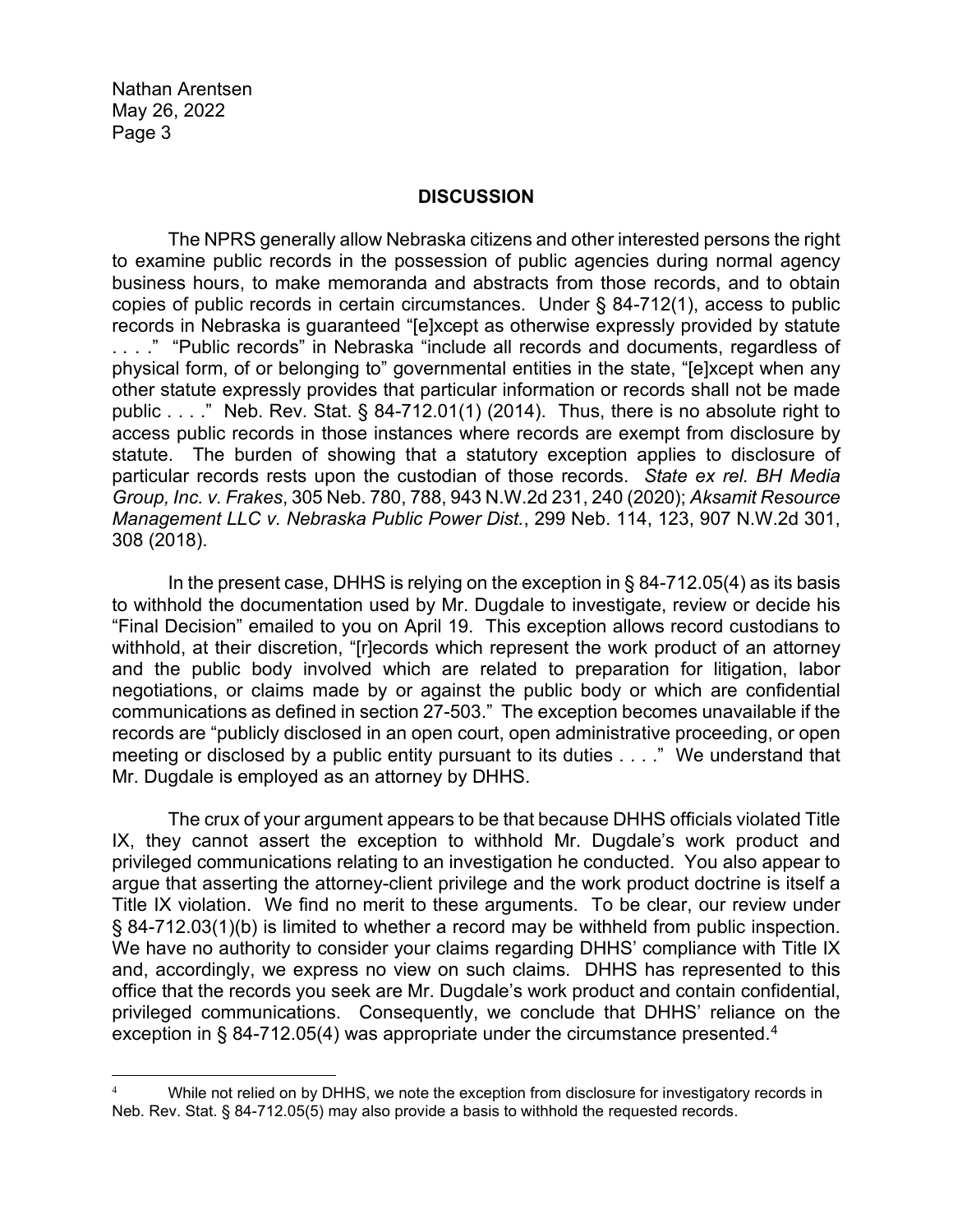With respect to the Estimate, § 84-712(3) authorizes records custodians to assess a fee to produce copies of public records:

(b) Except as otherwise provided by statute, the public body, public entity, or public official which is the custodian of a public record may charge a fee for providing copies of such public record pursuant to subdivision (1)(b) of this section, which fee shall not exceed the actual added cost of making the copies available. For purposes of this subdivision, (i) for photocopies, the actual added cost of making the copies available shall not exceed the amount of the reasonably calculated actual added cost of the photocopies, which may include a reasonably apportioned cost of the supplies, such as paper, toner, and equipment, used in preparing the copies, as well as any additional payment obligation of the custodian for time of contractors necessarily incurred to comply with the request for copies, (ii) for printouts of computerized data on paper, the actual added cost of making the copies available shall include the reasonably calculated actual added cost of computer run time and the cost of materials for making the copy, and (iii) for electronic data, the actual added cost of making the copies available shall include the reasonably calculated actual added cost of the computer run time, any necessary analysis and programming by the public body, public entity, public official, or third-party information technology services company contracted to provide computer services to the public body, public entity, or public official, and the production of the report in the form furnished to the requester.

(c) The actual added cost used as the basis for the calculation of a fee for records shall not include any charge for the existing salary or pay obligation to the public officers or employees with respect to the first four cumulative hours of searching, identifying, physically redacting, or copying. A special service charge reflecting the calculated labor cost may be included in the fee for time required in excess of four cumulative hours, since that large a request may cause some delay or disruption of the other responsibilities of the custodian's office . . . .

In addition, § 84-712(3)(f) allows public bodies to request a deposit prior to fulfilling a request if copies are estimated to be more than \$50.

Under § 84-712.03(1)(b), this office may consider "whether the fees estimated or charged by the custodian are actual added costs or special service charges as provided under section 84-712." As noted above, you have requested that this office instruct DHHS to revise its Estimate. We find no basis to do so. DHHS' Estimate, attached as Exhibit B, contains sufficiently detailed information to support the cost and production date provided to you. Email searches were conducted to identify potentially responsive records. The results of those searches, i.e., the employees, the search terms, the number of emails, are all set out in the document. Detailed estimates relating to the production of HHS documents (other than emails) are also included. Accordingly, we believe DHHS